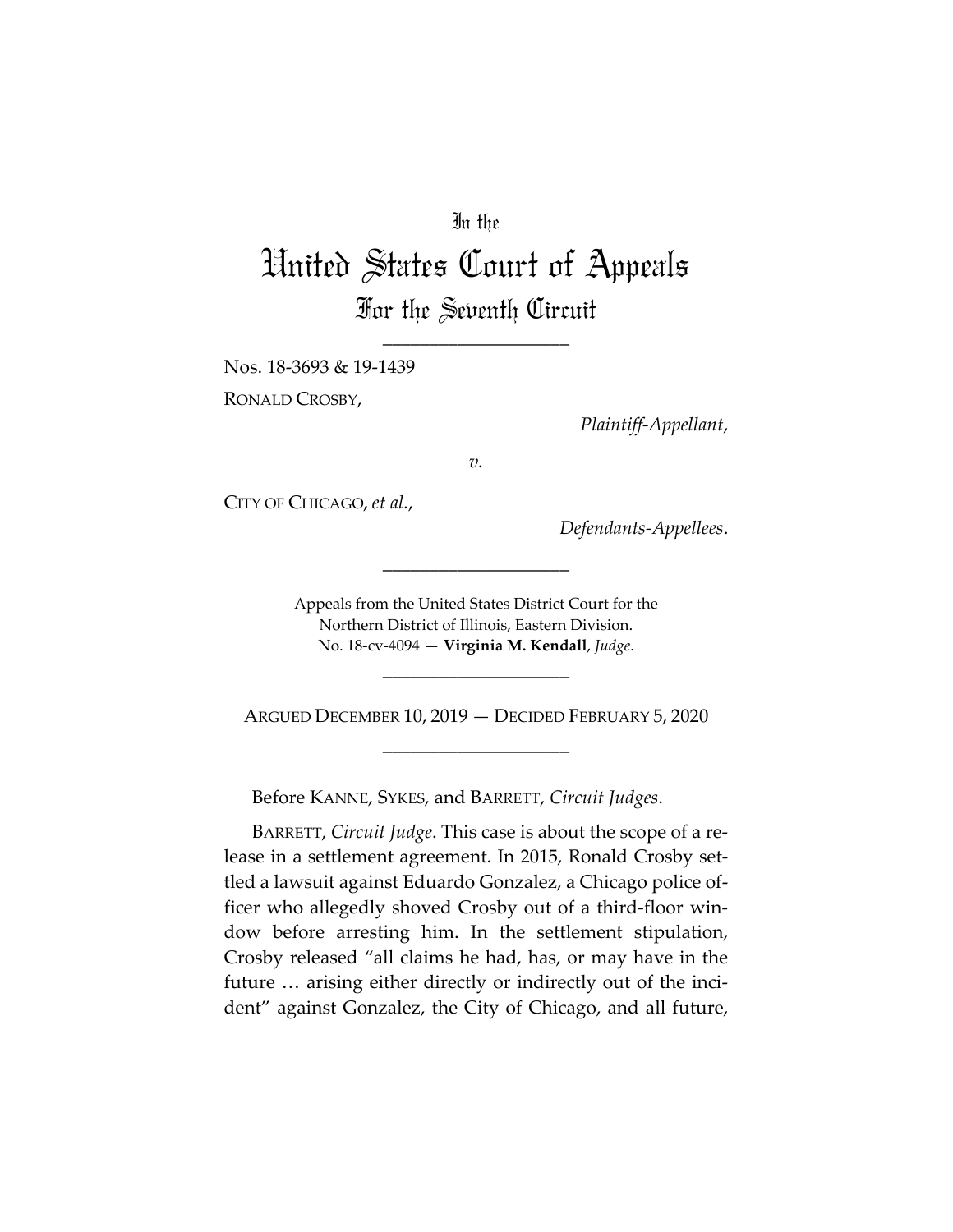current, or former City officers. Crosby insists that this release does not bar his new suit against the City and its officers for torts they committed in the course of covering up Gonzalez's misconduct. We disagree.

I.

In 2010, Ronald Crosby plummeted three stories from a window before Eduardo Gonzalez, a Chicago police officer, arrested him. Crosby maintains that Gonzalez intentionally pushed him through the window and then tried to justify his actions by falsely claiming—with corroboration from other officers who were present—that Crosby possessed a gun during the arrest. This alleged lie had grave consequences for Crosby: he was charged under the Illinois armed career criminal statute, convicted by a jury, and sentenced to eight years in prison. His conviction was reversed in 2014 by an Illinois intermediate appellate court and again by the same court in 2016 after the Supreme Court of Illinois vacated the first reversal.

Between the initial reversal of his conviction and the Illinois Supreme Court's order vacating that reversal, Crosby initiated a pro se lawsuit under 42 U.S.C. § 1983 against the arresting officers, alleging excessive force and an attempted coverup. Crosby was appointed counsel, who filed an amended complaint naming only Gonzalez and suing only for excessive force and improper entry. The parties settled, and the district court dismissed Gonzalez's claims with prejudice in May 2015.

The settlement agreement was between Crosby, Gonzalez, and "Defendant, City of Chicago," though the latter had not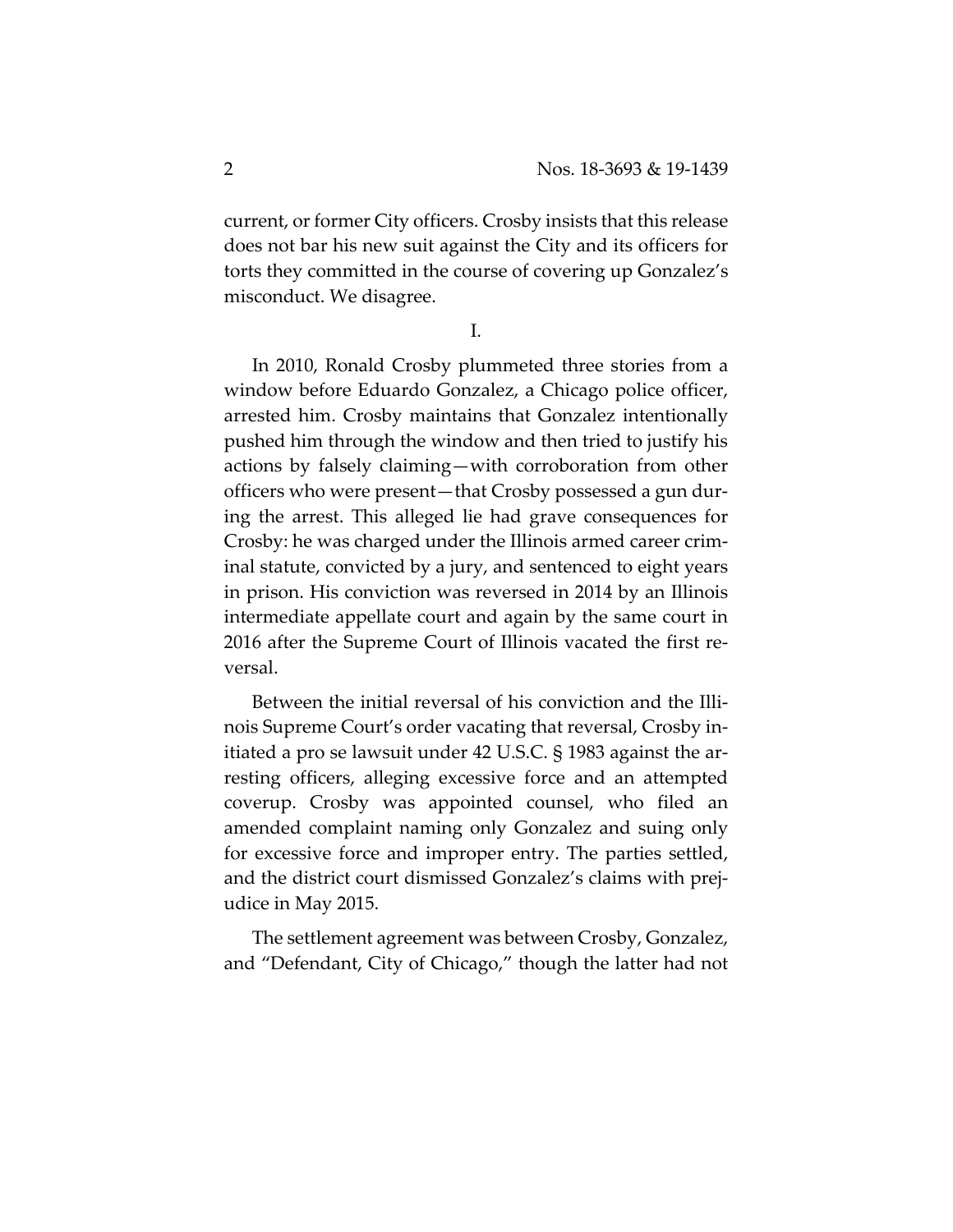been named as a defendant in the complaint. It provided that Crosby would receive \$5,000 in exchange for releasing

> all claims he had or has against the individual Defendant, Eduardo Gonzalez, and the City of Chicago, and its future, current or former officers … , including but not limited to all claims he had, has, or may have in the future, under local, state, or federal law, arising either directly or indirectly out of the incident which was the basis of this litigation, and that such release and discharge also is applicable to any and all unnamed and/or unserved defendants.

The contract also stipulated that Crosby's attorney "interpreted, completely read and explained" its contents to Crosby, that it was governed by Illinois law, and that it was not to be "construed against a party merely because that party is or was the principal drafter." Crosby, his attorney, and the City's attorneys signed the agreement.

Three years after Crosby entered this settlement, he filed another suit, this one against the City, Gonzalez, and the officers who backed up Gonzalez's story. He did not rehash his claim for Gonzalez's use of excessive force; instead, he focused on the officers' alleged lie that he possessed a gun during the arrest. Crosby characterized this as a fabrication designed to cover up Gonzalez's misconduct, and as a result of this lie, he said, he was unlawfully detained before trial, maliciously prosecuted, and wrongfully convicted and imprisoned.

The defendants argued that Crosby's release of "all possible claims that arise directly or indirectly from the 'incident'"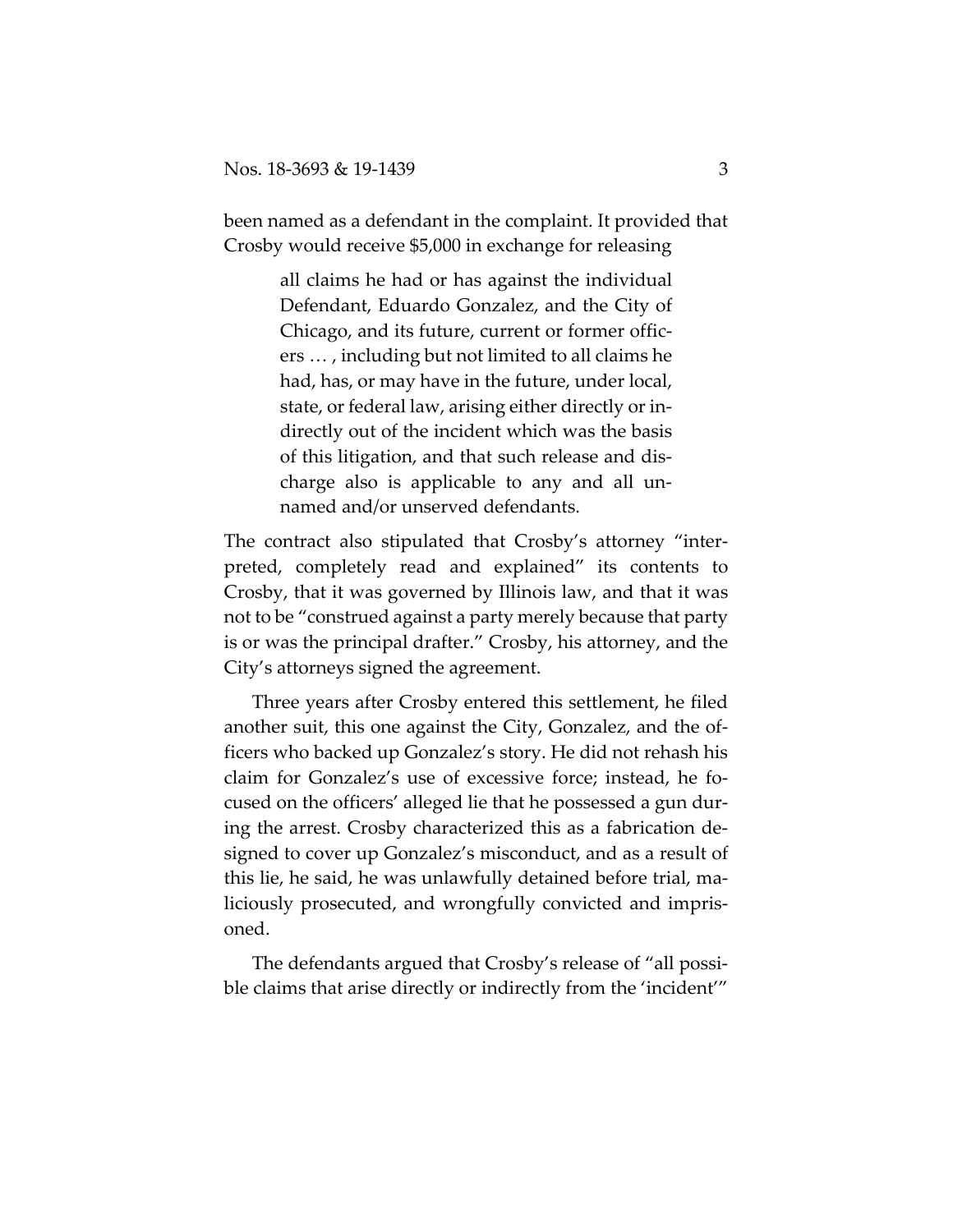plainly encompassed his claims regarding the defendants' coverup of Gonzalez's misconduct. The district court agreed and entered judgment against Crosby; in a separate order, it dealt with the parties' dispute over costs.1 While it rejected some of the City's claimed costs on the ground that they involved nonessential copying, it awarded the City \$2,131.60 for the printing of transcripts of Crosby's state-court criminal proceedings. The City reasonably printed the transcripts, the district court concluded, because Crosby's state-court proceedings were relevant to this litigation. Crosby appeals both the judgment against him and the district court's award of costs to the City.

## II.

Crosby acknowledges that the agreement releases "all claims he had, has, or may have in the future … arising either directly or indirectly out of the incident which was the basis of this litigation." But he insists that this language is not as broad as it appears. He points out that the first four paragraphs of the agreement refer to his complaint against Gonzalez; for example, the third paragraph states that "settlement of *these claims* is not an admission of liability … ." According to Crosby, these specific references narrow the scope of the general release that appears later in the contract, indicating that the claims that he asserted in his first suit—the ones against Gonzalez for excessive force—are the only ones encompassed by the release.

<sup>&</sup>lt;sup>1</sup> The district court also accepted the defendants' alternative argument that Crosby's claims were precluded by res judicata. Because we affirm on the basis of the settlement agreement, we don't address this alternative ground.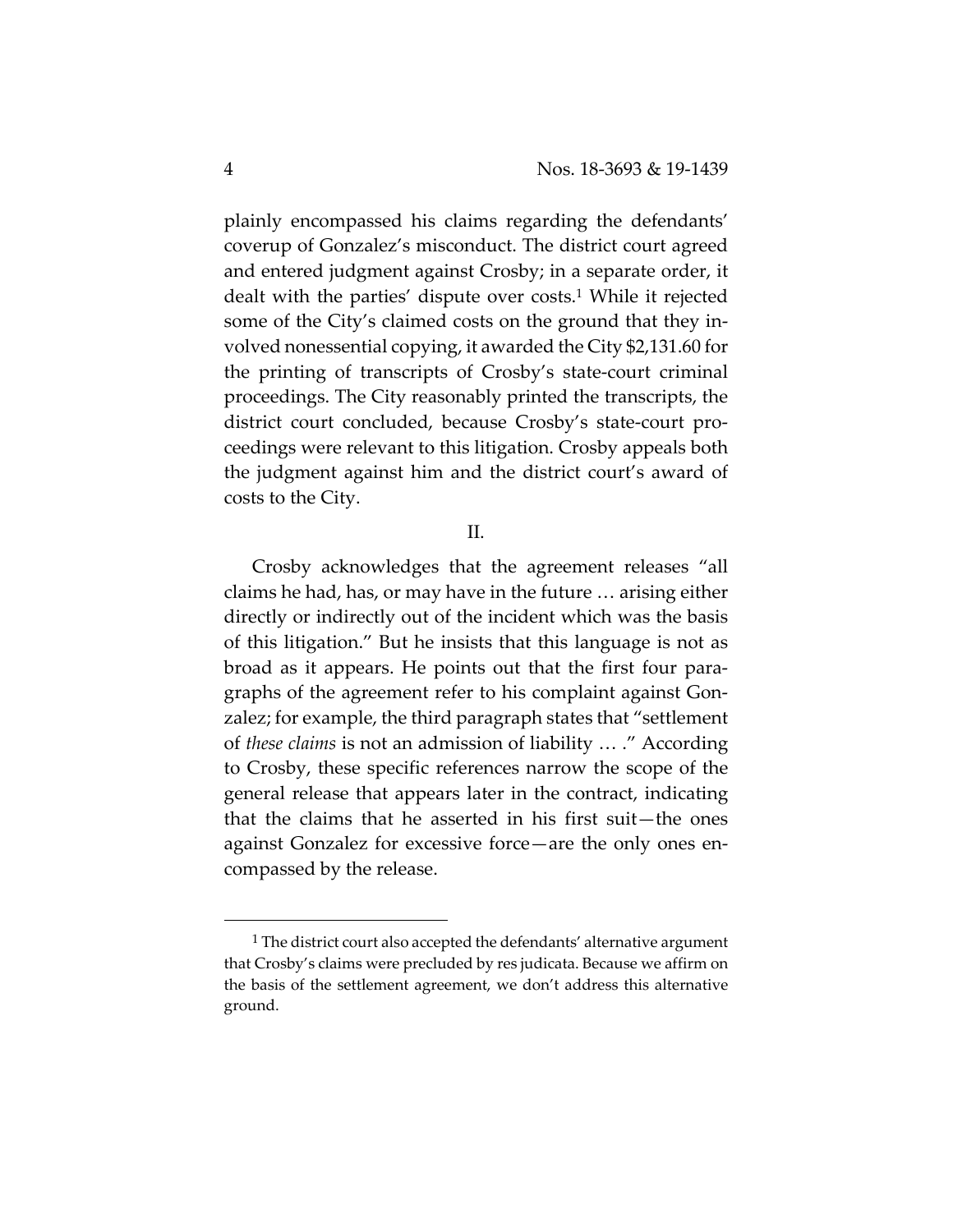Crosby invokes Illinois law, which governs the construction of the contract, to support his position. In *Gladinus v. Laughlin*, the front of a check from an insurance company was coded for property damage to a car, and the check was for the exact amount of damage to the plaintiff's vehicle. Even though the back of the check noted that by endorsing the check, "the payee/s agree/s to release and discharge all claims against [the insurance company]," the court held that the front of the check established "the understanding of all concerned parties that the release affected her claim for property damage only and not her action for personal injuries." 366 N.E.2d 430, 431–33 (Ill. App. Ct. 1977). Similarly, in *Chicago Transit Authority v. Yellow Cab Co.*, the plaintiff had signed a release containing a four-digit code that referred exclusively to a property damage claim, the settlement was for the exact amount of damage done to the bus involved in the accident, and affidavits of the plaintiff's claims adjusters stated that they contemplated releasing only the claim for property damage. Given this evidence, the court held that the release did not include claims for personal injuries arising from the accident despite broader language in the release. 463 N.E.2d 738, 741 (Ill. App. Ct. 1984).

Crosby argues that these cases establish a rule that an agreement's reference to a specific claim always limits an otherwise general release to only the claim mentioned. That position reflects a significant misunderstanding of these cases. Under Illinois law, "the intention of the parties controls the scope and effect of the release; such intent is determined from the language of the instrument when read in light of the circumstances surrounding the transaction." *Gladinus*, 366 N.E.2d at 696. *Gladinus* and *Chicago Transit Authority* simply apply that rule, holding that the language of the relevant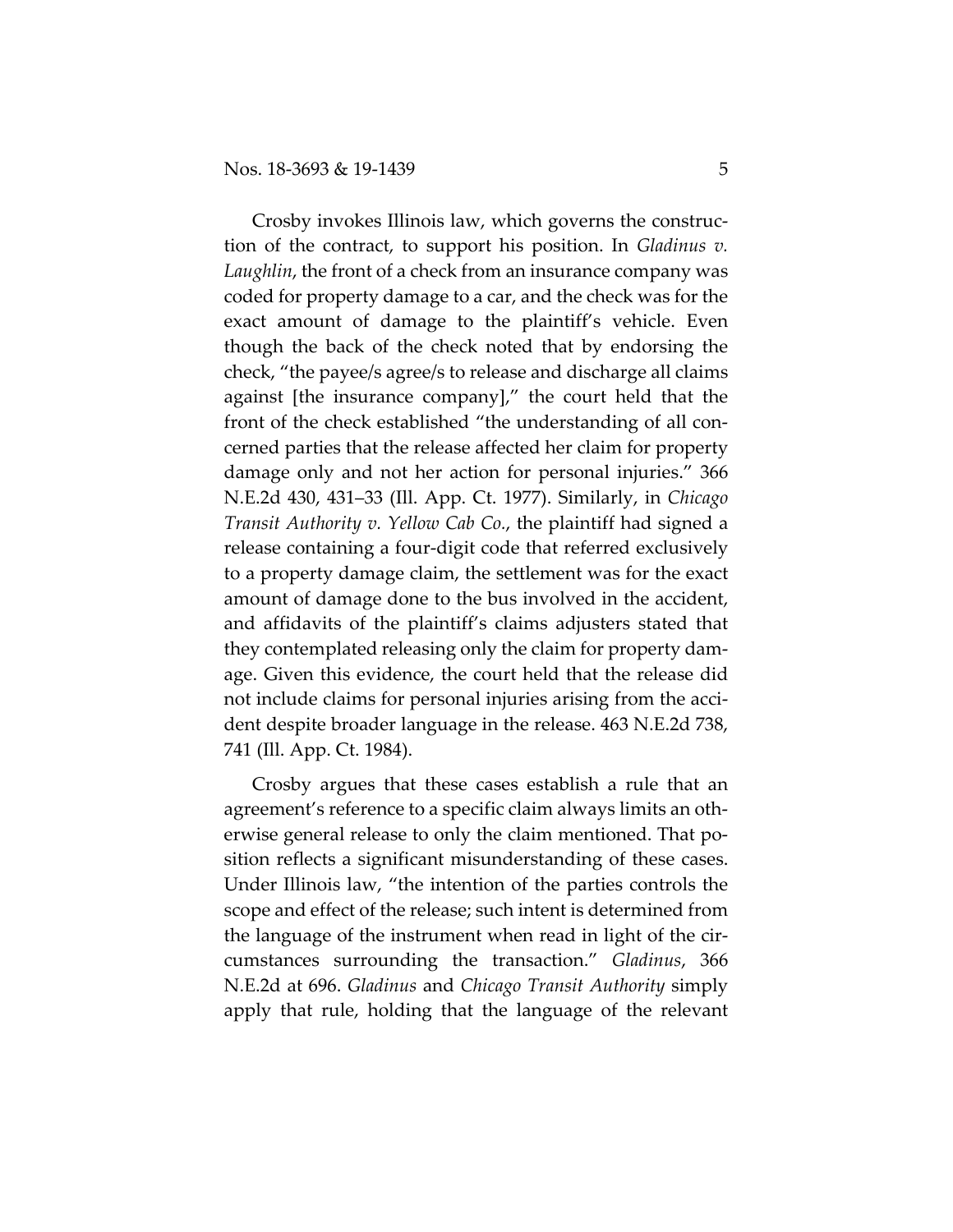contracts—which were coded for property damage with settlement amounts to match—reflected the parties' intent to release only claims for property damage.

The contract between Crosby, Gonzalez, and the City is markedly different from those at issue in *Gladinus* and *Chicago Transit Authority*. The latter contracts contained very specific indicia of the parties' intent to restrict ostensibly broad language; the references to the underlying suit in Crosby's settlement agreement are not analogous. It would have been odd for the settlement *not* to mention the underlying suit that prompted it; the desire to dispose of those claims is what drove the parties to the bargaining table. But the contract makes plain that in exchange for the settlement money, Crosby agreed to do more than dismiss his existing suit with prejudice: he also agreed to release the City, Gonzalez, and its officers from liability for "all claims he had, has, or may have in the future … arising either directly or indirectly out of the incident which was the basis of this litigation." The agreement was designed to resolve *all* claims related to the incident, not only the ones that Crosby asserted in his first suit.

Crosby offers another reason why we should construe the scope-of-release clause narrowly. The clause releases claims "arising either directly or indirectly out of *the incident which was the basis of this litigation.*" As Crosby sees it, the "incident" to which the contract refers is Gonzalez's act of pushing him through the window; the alleged coverup is a distinct incident that the agreement does not reach. Thus, he maintains, the release bars additional claims related to the use of excessive force, not claims stemming from his pretrial confinement, conviction, and imprisonment.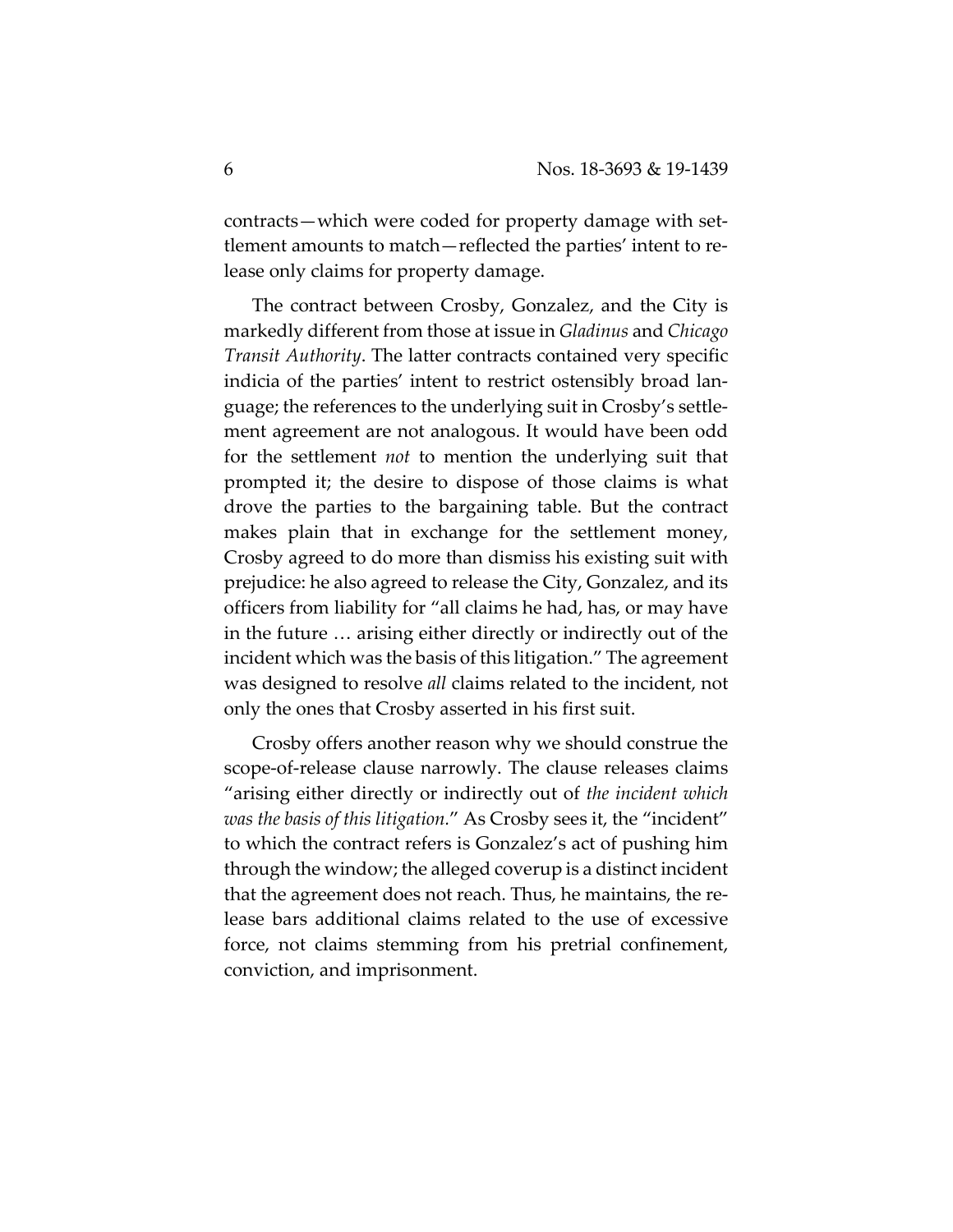We rejected this very argument in *Cannon v. Burge*, which involved a similar release. 752 F.3d 1079 (7th Cir. 2014). In *Cannon*, the plaintiff sued Chicago police officers who tortured him to extract a confession of a crime for which he was ultimately convicted and imprisoned. He settled the suit for a modest sum in a contract that released not only the claims asserted against the defendant officers, but also "all claims he has, or may have in the future, arising either directly or indirectly out of the incident which was the basis of this litigation." *Id.* at 1083. Years later, the plaintiff sued the City and various employees for, among other things, malicious prosecution, deprivation of a fair trial, and false imprisonment. To escape the release, the plaintiff "attempt[ed] to carve out his claims for wrongful conviction and malicious prosecution as separate and distinct incidents not covered by the settlement." We rebuffed that attempt, observing that it "ignore[d] … the 'arising from' language in the 1988 Stipulation." *Id.* at 1092.

The same reasoning controls here. Crosby released all claims "*arising either directly or indirectly* out of the incident." Even if "the incident" refers to Crosby's fall through the window rather than the arrest as a whole, Crosby's claims regarding the coverup plainly "aris[e] from" the incident that was being covered up. As in *Cannon*, the language of the release plainly encompasses his claims for wrongs committed after his arrest; it forecloses his attempt to carve those claims out.

*Cannon* dispenses with Crosby's next argument too. Crosby maintains that he did not release his claims for injuries caused by the coverup because they "did not exist" when he signed the settlement agreement. He could not assert his state-law claim for malicious prosecution until his conviction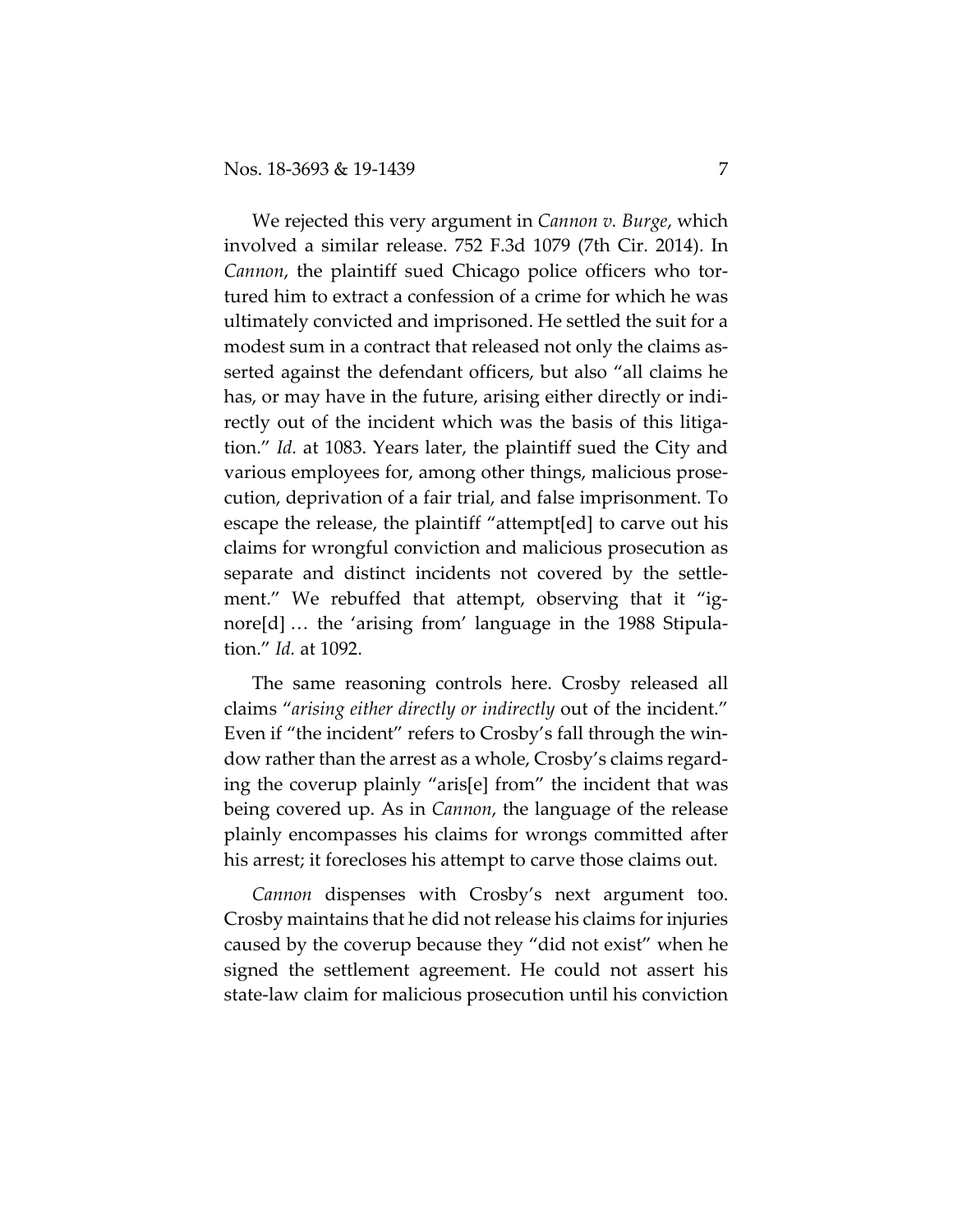was vacated, *see Cult Awareness Network v. Church of Scientology Int'l*, 685 N.E.2d 1347, 1350 (Ill. 1997), his federal claim for unlawful pretrial detention until he was released, *Manuel v. City of Joliet,* 903 F.3d 667, 670 (7th Cir. 2018), or his federal claim for unlawful conviction until he obtained a favorable disposition, *see Heck v. Humphrey*, 512 U.S. 477, 486–87 (1994). These were "future" claims, Crosby says, and Illinois disfavors the release of claims that have not accrued at the time the agreement is entered.

But as we explained in *Cannon*, what matters under Illinois law is whether the parties could foresee these claims, not whether they had accrued at the time of the settlement. Like Crosby, the plaintiff in *Cannon* "had already been wrongfully convicted as a result of what he assert[ed] to be a malicious prosecution"; we noted that the fact "[t]hat he could not bring these claims until his conviction was set aside is irrelevant to the clear language of the … Stipulation." *Cannon*, 752 F.3d at 1092. The relevant question is whether these claims were within the contemplation of the parties. *See Farm Credit Bank of St. Louis v. Whitlock*, 581 N.E.2d 664, 667 (Ill. 1991) ("[W]here both parties were aware of an additional claim at the time of signing the release, courts have given effect to the general release language of the agreement to release that claim as well."); *Rakowski v. Lucente*, 472 N.E.2d 791, 794 (Ill. 1984) (noting that the plaintiff "knew when he executed the release" that the defendant "may have contributed to the accident"). And harms that arose from the same incident that was the subject of the *Cannon* plaintiff's first suit—indeed, harms that he had already suffered at the time he signed the release were necessarily within the contemplation of the parties.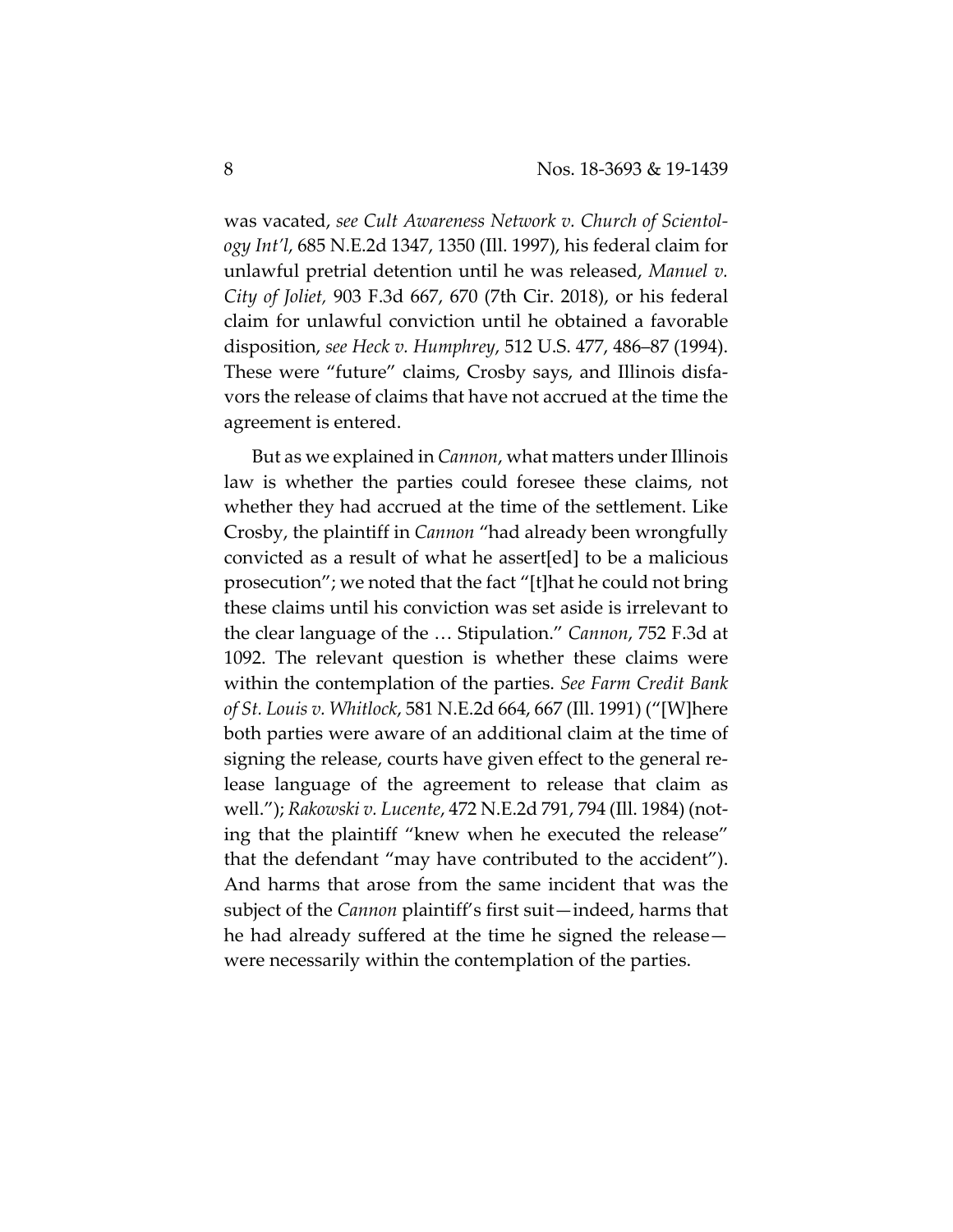Crosby is similarly situated to the plaintiff in *Cannon*: he was well aware that he might have claims for malicious prosecution, unlawful detention, and unlawful conviction at the time he signed the release. In fact, he appeared to assert some of these claims in the first complaint that he filed in the original suit, *see* Complaint at 2–3, *Crosby v. Gonzalez*, No. 12-cv-5622 (N.D. Ill. July 17, 2012), even though his amended complaint dropped them. Moreover, the Illinois intermediate appellate court had reversed his conviction more than a year before he signed the settlement agreement, so he knew at that point that bringing these claims was a very real—perhaps imminent—possibility.2 *See People v. Crosby*, 2014 IL App (1st) 121645-U, *vacated*, 60 N.E.3d 75 (Ill. 2016).

Still bucking *Cannon*, Crosby insists that a plaintiff's release of future claims is unenforceable. But again, the relevant question is whether the claims were within the contemplation of the parties. Illinois does not prohibit the release of foreseeable claims; it prohibits the blanket release of claims that are "not within the contemplation of the parties." *Feltmeier v. Feltmeier*, 798 N.E.2d 75, 89 (Ill. 2003). And as we have already explained, claims related to Crosby's detention and prosecution were plainly foreseeable to the City, Gonzalez, and Crosby himself.

But, Crosby protests, Illinois requires a "clear expression" of intent to extinguish future claims, *see Chubb v. Amax Coal Co.*, 466 N.E.2d 369, 372 (Ill. App. Ct. 1984), and his release is

<sup>&</sup>lt;sup>2</sup> While the Illinois Supreme Court vacated the appellate court's judgment, it did so in 2016, and Crosby signed the release in 2015. Crosby then prevailed in the appellate court on remand; it reversed his conviction for a second time in 2017.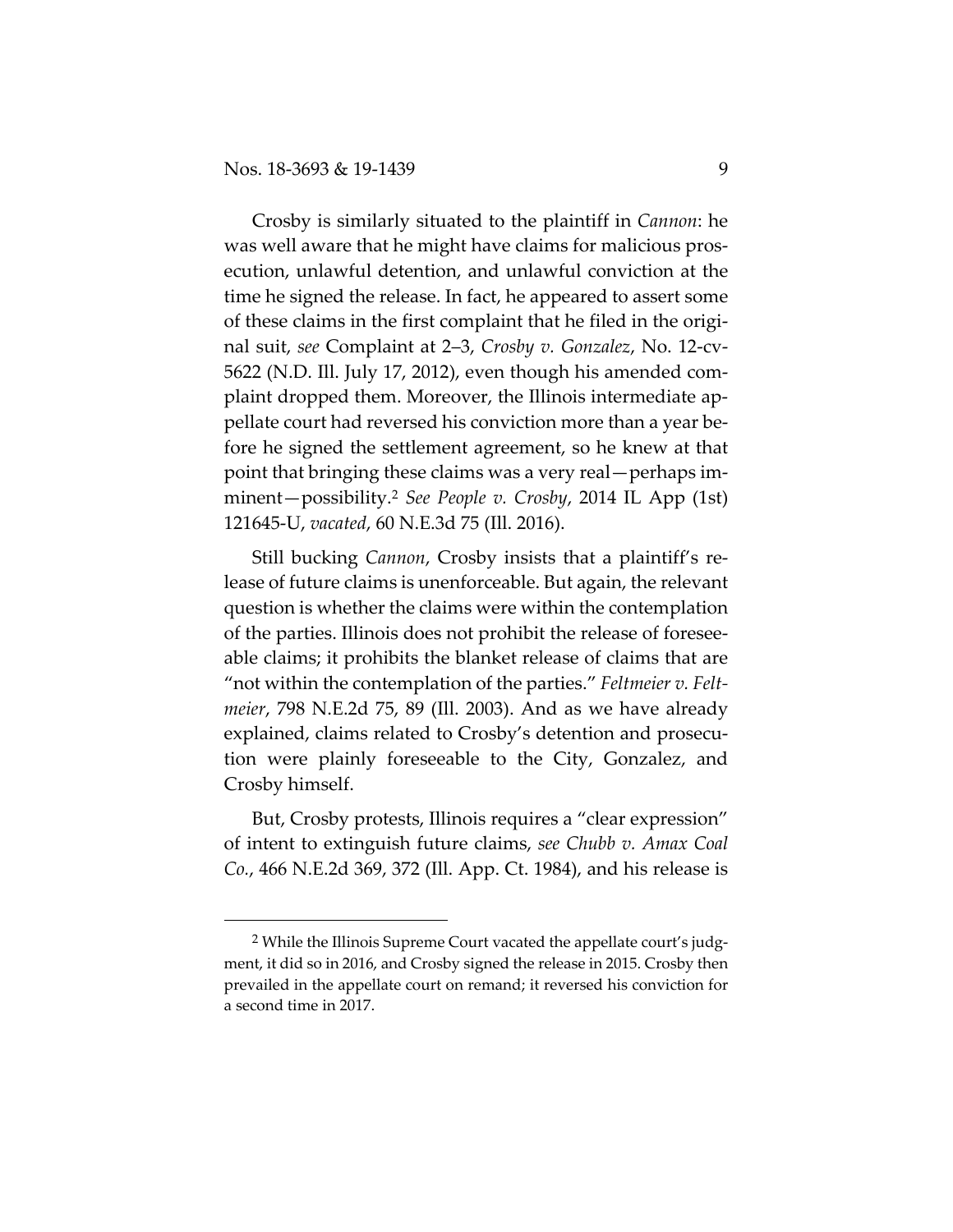"inconsistent" and "ambiguous." It "illogically" discharges "all claims he had [or] has" against the City and its officers, "including but not limited to all claims that he had, has, or may have in the future." How, Crosby asks, can future claims be included in claims that one "had or has?"

We will put aside Crosby's characterization of his post-arrest claims as "future" claims. As we have already explained, the relevant question is whether the claims were within the contemplation of the parties, not whether they had accrued. Regardless, Crosby's effort to gin up ambiguity is unavailing. The phrase is plainly designed to encompass any past, present, or future claims arising out of the incident that was the subject of his first suit. Illinois courts "will not strain to find an ambiguity where none exists," so neither will we. *Hobbs v. Hartford Ins. Co. of the Midwest*, 823 N.E.2d 561, 564 (Ill. 2005). Crosby is bound by the terms to which he agreed, even if he regrets them now.

## III.

There is one final matter: costs. Crosby argues that the district court should not have permitted the City to recover the costs that it incurred in procuring court transcripts of Crosby's state criminal proceedings. According to Crosby, Federal Rule of Civil Procedure 54 places the burden on the defendants to show the reasonableness of their requested costs. And, as he sees it, the City failed to carry that burden.

Crosby has it backwards. The City did not bear the burden of showing that the costs were reasonable; Crosby bore the burden of showing that the costs were unreasonable. We have made very clear that "[t]he losing party has the burden to affirmatively show that the prevailing party is not entitled to